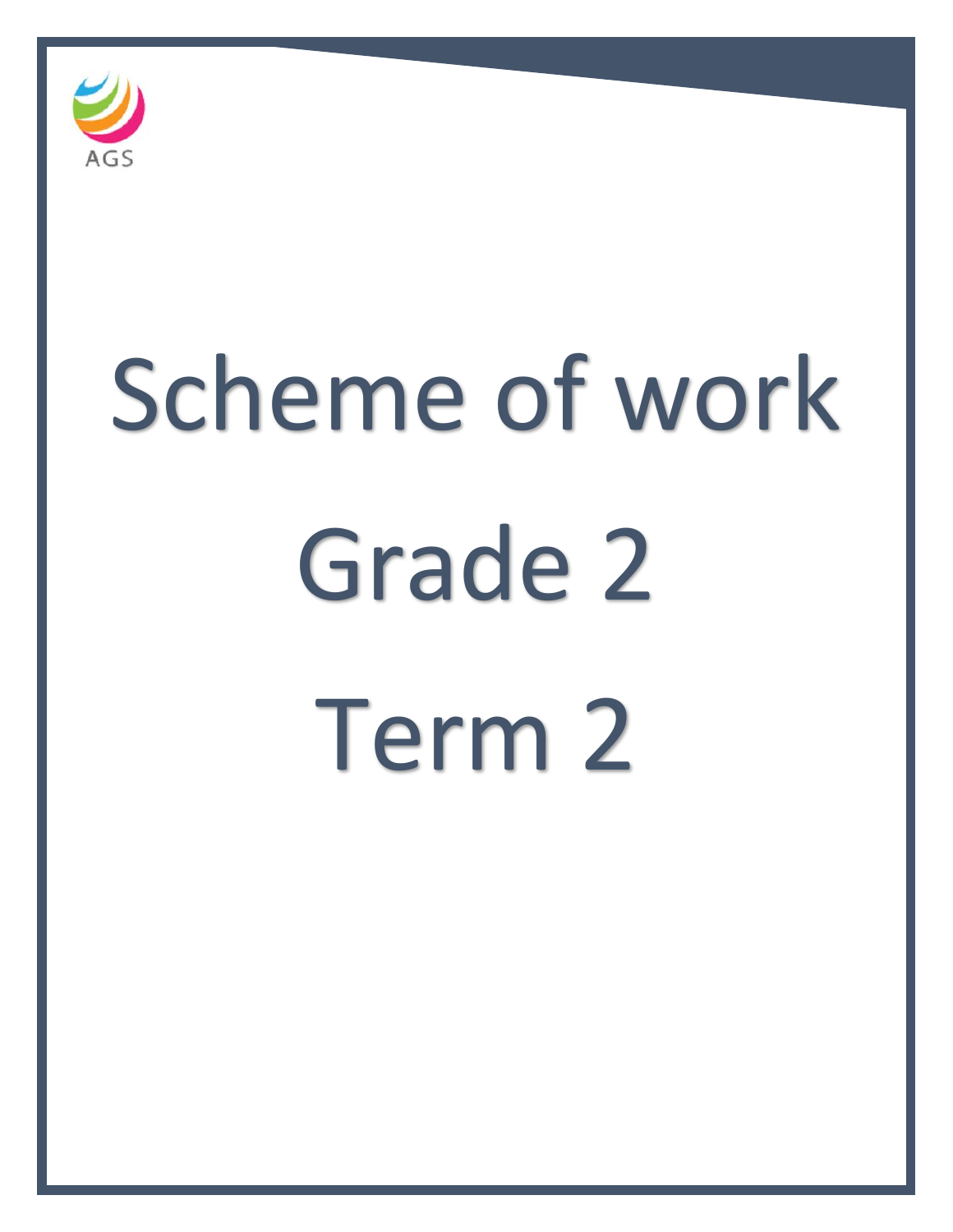

Our first unit, 'Tales from around the world' focuses on fictional writing about world stories. The unit is based around the book 'The bear who lost his tail' and 'Yoshi the stone cutter'. Pupils will be encouraged to talk about, read and write about versions of traditional tales from North America and Norse cultures, and Japan. They will give opinions, retell and innovate texts to create their own versions. The focus will be upon character, setting, impact of vocabulary and story shape are addressed. We finish the term by composing poetry about nature. Pupils will learn and recite some poems looking at shape, rhythm and rhyme, before writing their own.

## **Aims and Objectives:**

## **By the end of the unit, pupils will be able to:**

- read and follow traditional tales from a range of cultures with increasing fluency, expression and understanding
- identify and describe story settings and characters recognising that they may be from different times and places
- recognise some features of traditional tales
- recognise and use story openings and predict story endings
- comment on vocabulary choices and what impact they make within stories
- develop stories with a setting, characters and a sequence of events and recognise that stories have different shapes
- begin to use dialogue in retelling and writing stories and punctuate accurately
- find answers to questions by reading a section of text
- extend experiences and ideas through role play.
- write poems based on a model and begin to self-assess their work by re-reading and reflecting
- extend experiences and ideas through role play
- show awareness of poets speaking in different voices and try out different ways of speaking.

#### **Skills Development**

## **During the course of this unit, pupils will:**

• continue to develop their familiarity with the reading, spelling and pronunciation of long vowel phonemes

- identify syllables and split compound words into parts
- spell words with common prefixes e.g. un, dis
- use the past and present tense accurately
- develop their vocabulary (e.g. similes) and choose interesting words and phrases (e.g. adjectives) to describe people and places
- write compound sentences using common conjunctions e.g. and, so, but, or, because
- speak with increased fluency and confidence and demonstrate 'attentive listening'.
- develop their vocabulary and choose powerful words and images
- practise their handwriting (joining) and typing skills where appropriate
- speak with increased fluency and confidence to recite favourite poems.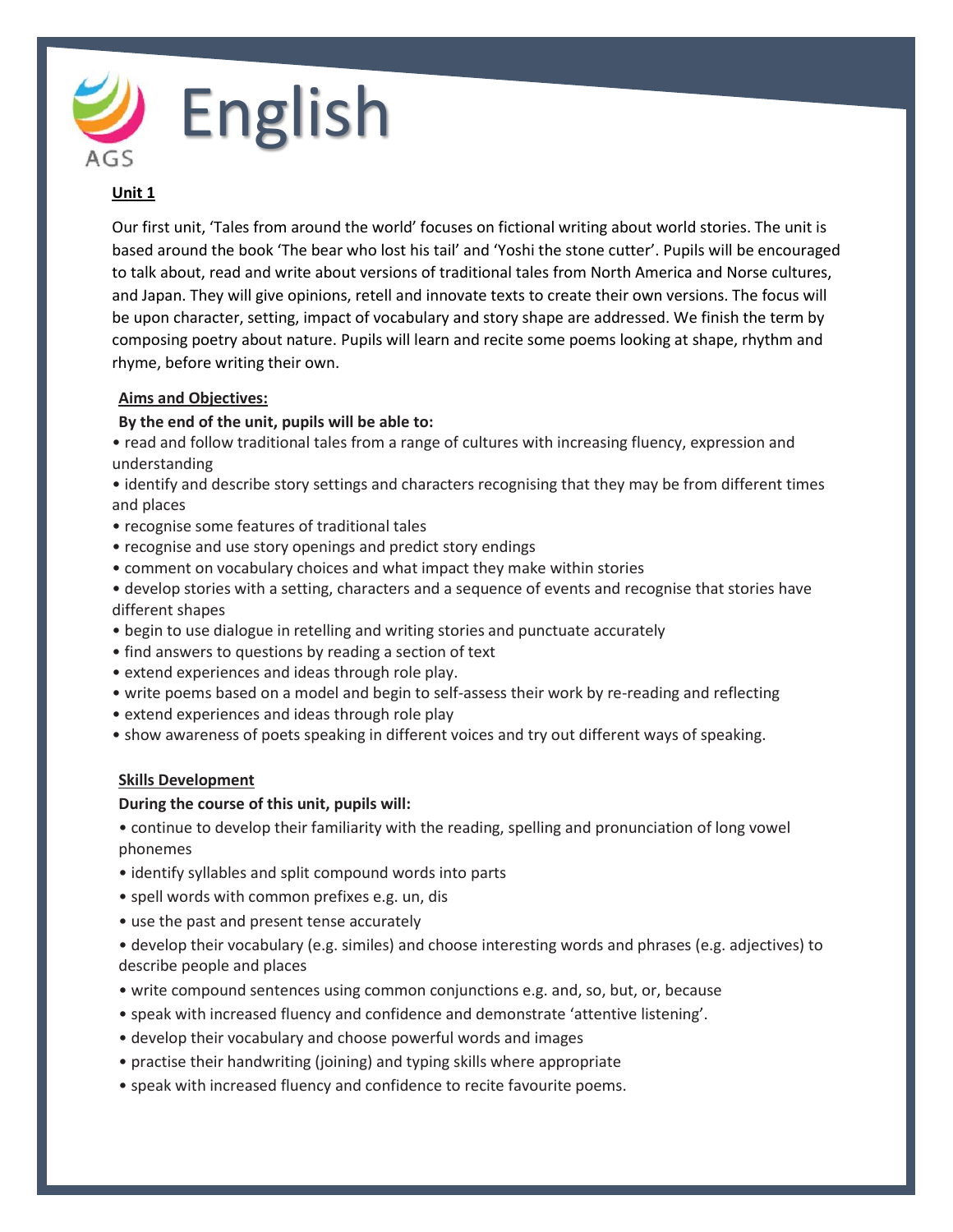After half term, our next unit, 'Things under the sea' focuses on non-chronological reports. Pupils will read information and present in different ways. They will begin to make notes, summarise and use the information in talking and writing. The unit will draw together different strands of nonfiction texts that pupils have been looking at during the year. We then move on to a fictional piece of writing linked to 'Things under the sea' drawing together everything the pupils have already learnt about story writing.

#### **Aims and Objectives:**

#### **By the end of the unit, pupils will be able to:**

- read aloud with increasing accuracy, fluency and confidence
- recognise key features of non-chronological report texts
- write a report text based on a model
- organise their ideas into sections or paragraphs with headings
- answer questions based on texts, charts and diagrams
- identify key words, summarise and make notes from simple texts
- find information using texts that are in print and on screen.

#### Skills Development:

## **During the course of this unit, pupils will:**

• continue to develop their familiarity with the spelling and pronunciation of long vowel phonemes focusing on

/oi/, /ow/, /air/, /ear/ and /er/

- recognise and spell an increasing number of common words
- organise words into alphabetical order according to the first letter
- write in the present tense
- begin to use 'because' to join sentences
- practise their handwriting and begin to join letters
- speak with increased fluency and confidence and listen with improved engagement.

#### **Assessment:**

The assessment of pupils' learning is always ongoing. Through verbal and written feedback, we provide pupils with support and advice in order to help them know and improve on their own next steps in the learning process in English.

During the term, pupils will complete independent pieces of writing, which we will use to assess a range of writing skills more generally. This provides us with feedback on how well your pupils is attaining relative to grade and curriculum expectations. Formatively, it provides feedback that will help us identify the next steps in writing for your pupils.

At the end of the year, pupils will complete a standardised based assessment: GL Assessment - Progress Test in English.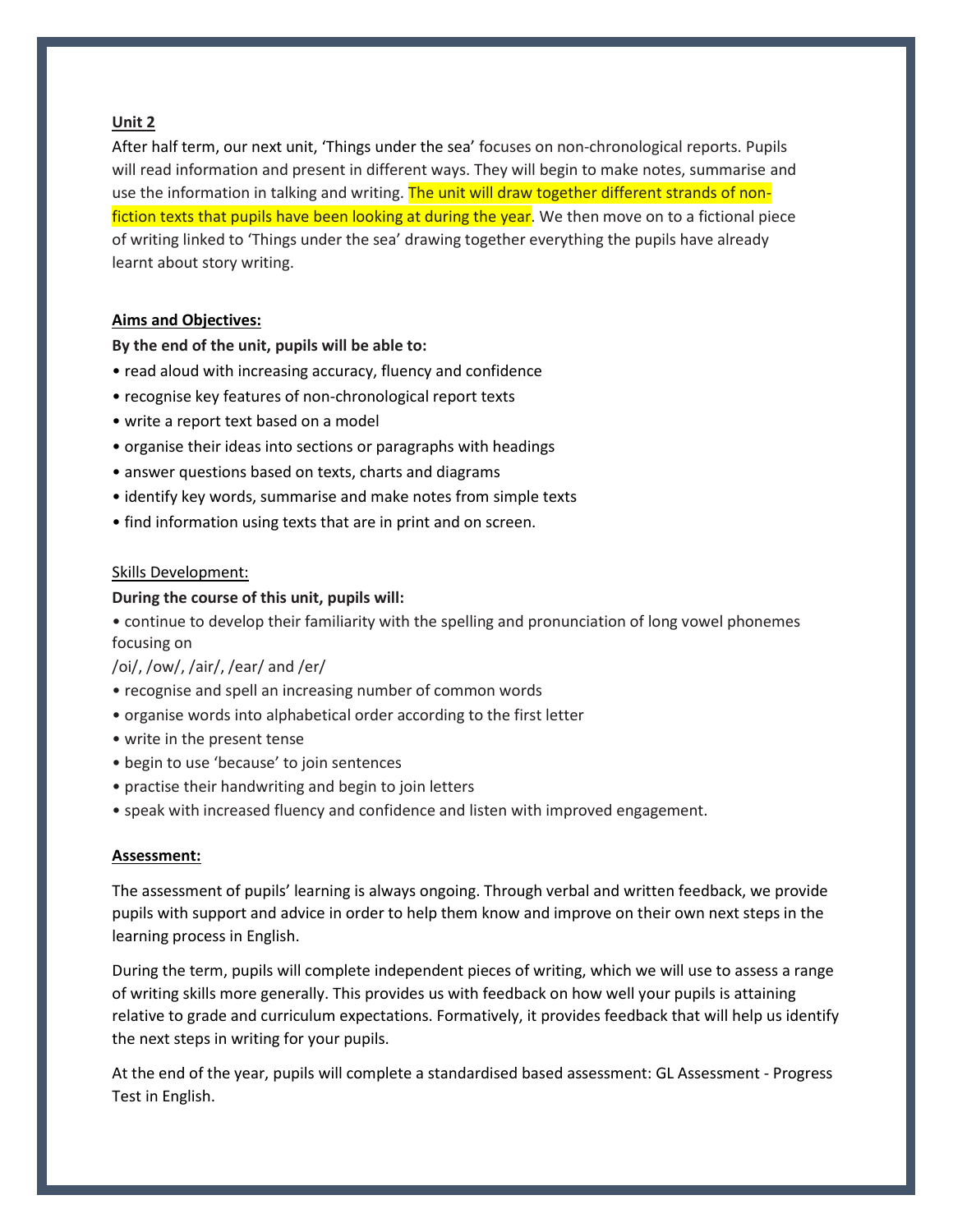#### **Support at home:**

Research indicates that reading is a very strong determiner of how well your child will achieve in all areas of learning and we wish to foster a wonderful reading culture in our school. There is also a strong correlation between achievement and the number of books in your home. To help your child at home, please read with them daily. This can mean reading aloud to your child as well as listening to your child reading aloud to you. Reading can also take many forms; it might be reading signs when out and about, reading online material, games, magazines, subtitles on the television etc.

Children also need to learn their spellings (or sounds) daily and then continue to revise them after any spelling assessments or dictations to ensure they have embedded an ever increasing number of spelling rules or sounds. Remember, we are aiming for long term memory rather than short term performance.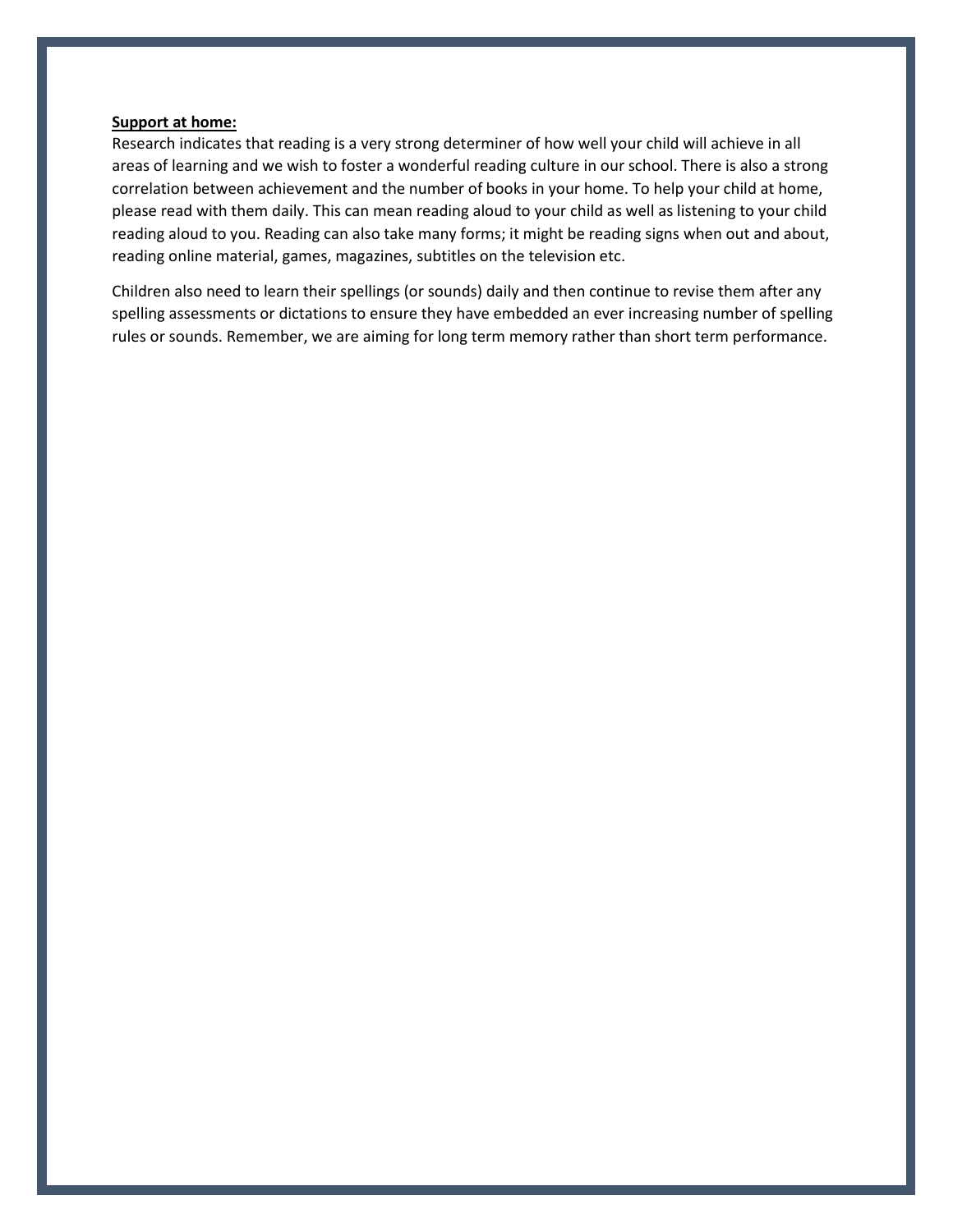

Our first unit of learning will continue with Multiplication and Division for two weeks, focusing more on the division and grouping. Pupils will be using their multiplication facts to help them divide.

# **Learning Objectives:**

# **Multiplication and Division**

- Count in twos, fives and tens and use grouping in twos fives or tens to count larger groups of numbers
- Begin to count in small constant steps such as threes and fours.
- Learn and recognise multiples of 2, 5 and 10.
- Understand multiplication as repeated addition and use the x sign.
- Understand multiplication as describing an array.
- $\bullet$  Understand division as grouping and use the  $\div$  sign.
- Make sense of simple word problems.

## **Support at home**

- In the supermarket (and at home) look out for things that come in packets of two, five or ten and count in twos, fives or tens to find out how many there are in several packets.
- Look out for things that come in threes and fours and count in groups of threes or fours to find how many altogether.
- When amounts are repeated, count in groups but then express as a multiplication calculation too. For example, 5, 10, 15, 20, 25, 30. That's 6 x 5 which equals 30.' Ask your child to occasionally write the number sentence for the calculation.
- An array is when something is organized into rows and columns to be counted more easily. For example, a 2 X 3 array might look like:

where we could count the number of squares in the following ways:

2 x 3  $3 + 3$ 

 $2 + 2 + 2$ 

Organise items into arrays to support counting in groups of 2, 3, 4, 5 or 10.

- Link putting things into groups to division. For example, 'There are 24 sweets, so let's put them into 3 groups of 8, so that all three of us get 8.  $24 \div 3 = 8'$  Ask your pupils to occasionally write the number sentence for the calculation.
- Share sweets, colouring pencils or other items into three or four equal piles for three or four people. Link the result with the relevant times table. So if 24 sweets are shared with 3 pupils, they get 8 each because  $24 \div 3 = 8$  and  $8 \times 3 = 24$ .

# **Unit 2**

Our second unit of learning will look at handling data and statistics where pupils will collect their own data and record their data in block graphs and pictograms. They will then use this data to answer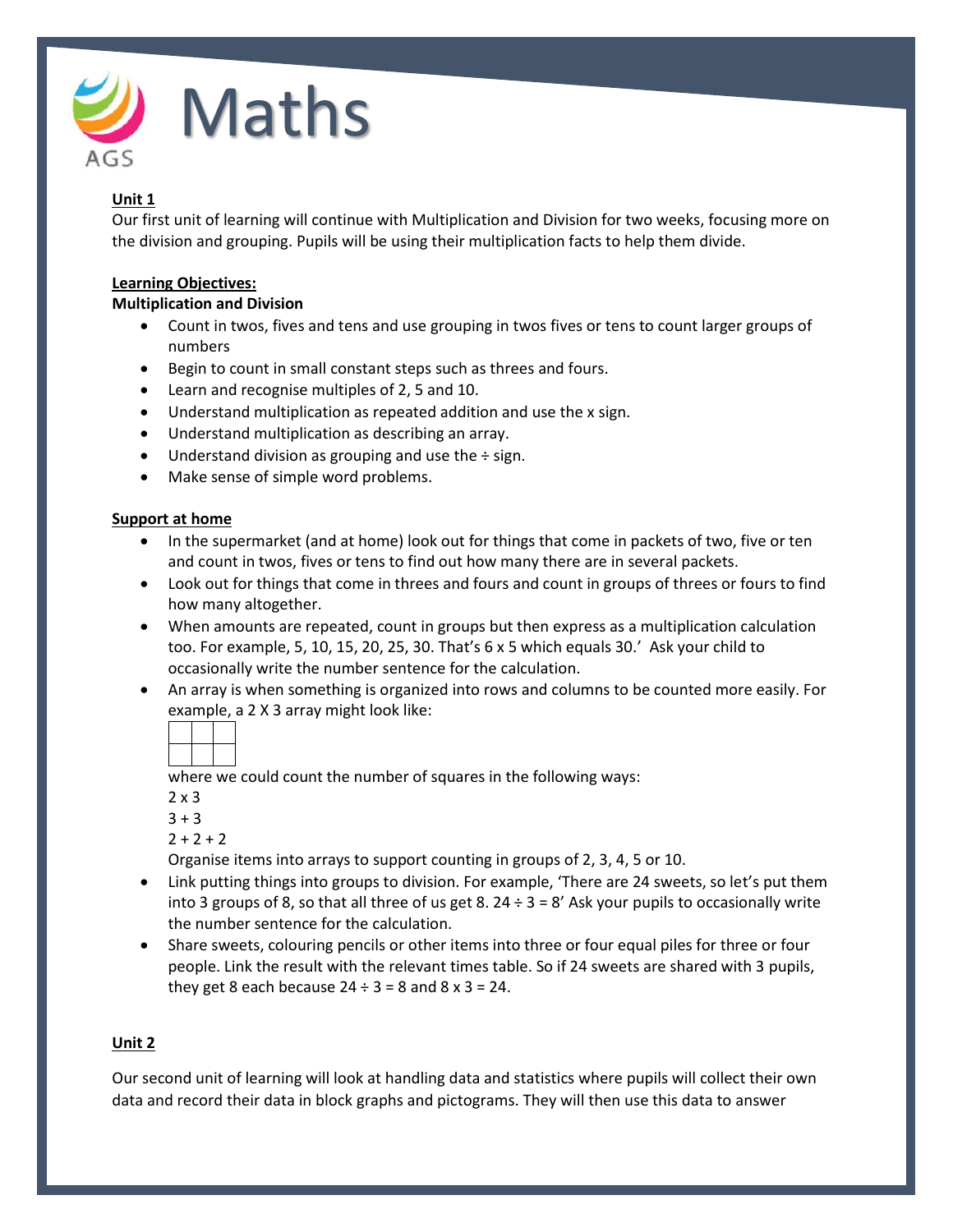questions and interpret the data. Pupils will also look at sorting numbers and objects into Carroll and Venn diagrams.

## **Learning Objectives:**

## **Statistics**

- Answer a question by collecting and recording data in lists and tables, and representing it as block graphs and pictograms to show results.
- Use Carroll and Venn diagrams to sort numbers or objects using one criterion; begin to sort numbers and objects using two criteria; explain choices using appropriate language, including 'not'.

## **Support at home**

- Collect information from the family about ideas for a meal or a pace to visit. And use a block graph to record the answers.
- Sort clothes in a cupboard by colour, by weather, by type e.g., T-shirts, not T-shirts.

## **Unit 3**

The last unit of the half term is Shape, where pupilss will look at a range of 2D and 3D shapes and their properties. They will then identify 2D shapes on 3D shapes. For example, a tin of baked beans is a 3D cylinder shape, but has two circles and a rectangle to make the shape. This will help pupils to identify 3D and 2D shapes in the environment. Pupilss will learn what symmetry is, so they can recognise and draw lines of symmetry on 2D shapes.

## **Learning Objectives:**

# **Shape**

- Sort, name, describe, visualise and draw 2D shapes referring to their properties; recognise common 2D shapes in different positions and orientations.
- Sort, name, describe and make 3D shapes referring to their properties, recognise 2D drawings of 3D shapes.
- Identify reflective symmetry in patterns and 2D shapes; draw lines of symmetry.
- Find examples of 2D and 3D shapes in the environment.
- Identify simple relationships between shapes.

# **Support at home**

- Look around the house, in shops, when out for walks, at how 2D shapes are used in the environment, such as wallpaper, designs on a building, labels on food. Remember 2D shapes have no depth.
- Look around the house, in shops, when out for walks at how 3D shapes are used in the environment, such as furniture, buildings, packaging.
- Use ideas on fabric, wallpaper, drawings. Remember, just cutting a shape in half does not always mean that the 2 sides show reflective symmetry.
- Go on a 'shape walk'. Look for examples of both 2D and 3D shapes. Make a note of what you saw and where you saw it. Some pupils might like to draw what they have seen to take into school.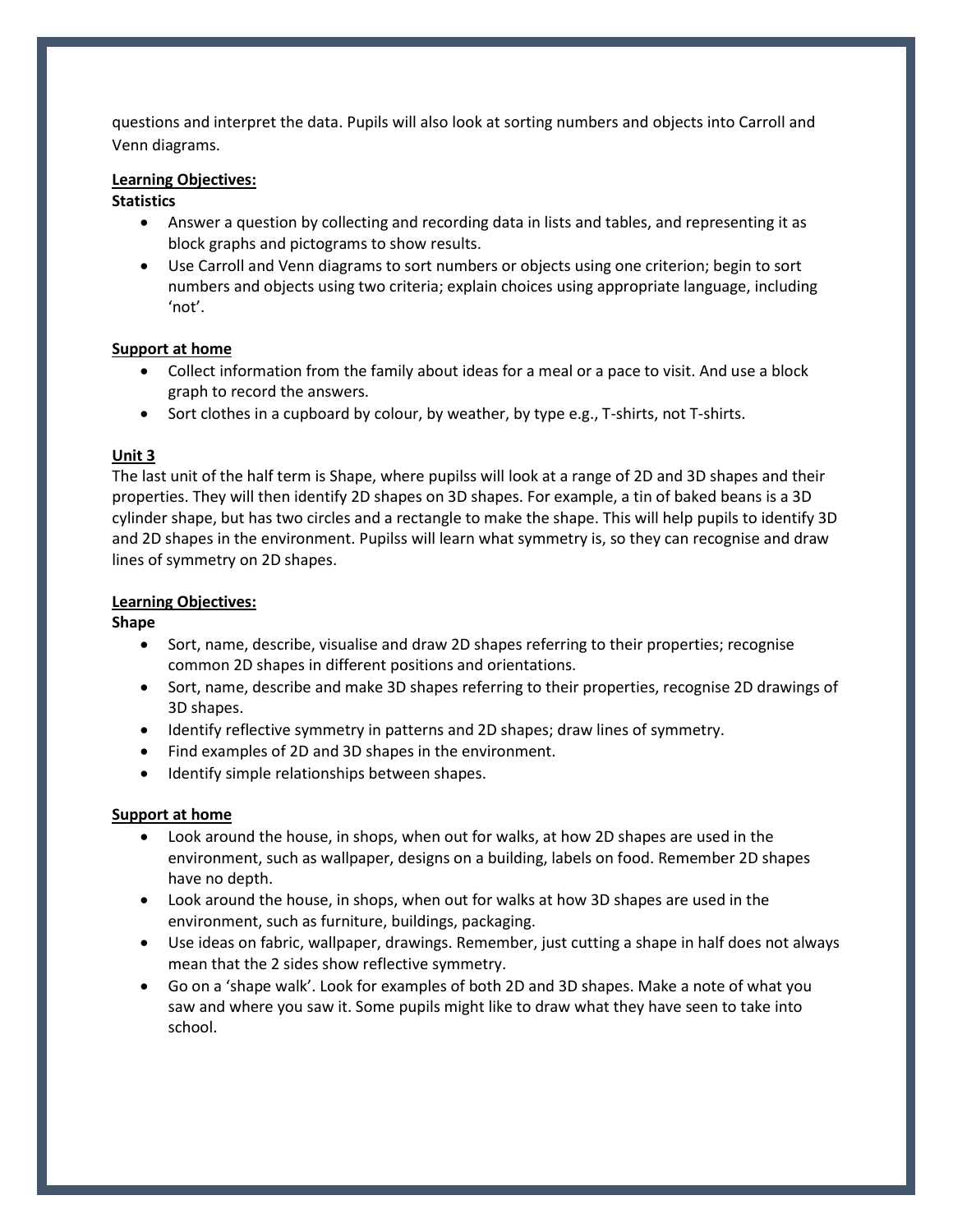The second half of the half term will begin by introducing fractions. Pupils will learn how to say, write and recognise equivalent fractions. Pupils will also find halves and quarters of numbers and quantities before recognising shapes which are split into halves and quarters. The fractions unit will build on their multiplication and division knowledge.

# **Learning Objectives:**

## **Fractions**

- **•** Recognise that we write one half  $\frac{1}{2}$ , one quarter,  $\frac{1}{4}$  and three quarters  $\frac{3}{4}$ .
- Recognise that  $2/2$  or 4/4 make a whole and  $\frac{1}{2}$  and  $2/4$  are equivalent.
- Recognise which shapes are divided into halves or quarters and which are not.
- Find halves and quarters of shapes and small numbers of objects.

#### **Support at home**

- Ask your child to show you how to label halves, quarters and three-quarters of amounts in the kitchen and elsewhere.
- Compare halves and quarters, asking which combinations are the same.
- Ask your child to help you decide where to cut when cutting something in half or into quarters. When finding half of an amount, share into two equal piles. When finding a quarter of an amount, share into four equal piles.

Our final unit of learning this term will be length and height where pupils will be measuring objects by choosing the correct measuring tool and using the correct unit of measure. They will compare different lengths using the > < and = signs, building on their knowledge of place value.

#### **Learning Objectives:**

#### **Measurement: Length and Height**

 Estimate, measure and compare lengths choosing and using suitable uniform non-standard and standard units and appropriate measuring instruments.

#### **Support at home**

 Let your child help with cooking, or preparing a meal. Roll out biscuits or pastry, some wide, some long. Get them to measure our biscuits to different lengths, using rulers to measure.

#### **Assessment**

The assessment of the pupils' learning is ongoing through every lesson. Through verbal and written feedback, we provide pupils with support and advice in order to move their learning on in every Maths lesson.

At the end of every unit, the pupils will be assessed against the learning objectives. Pupils and parents will be given feedback on objectives that need more practise.

At the end of the year, the pupils will complete the GL Assessments as well as the Cambridge Primary Progression Test.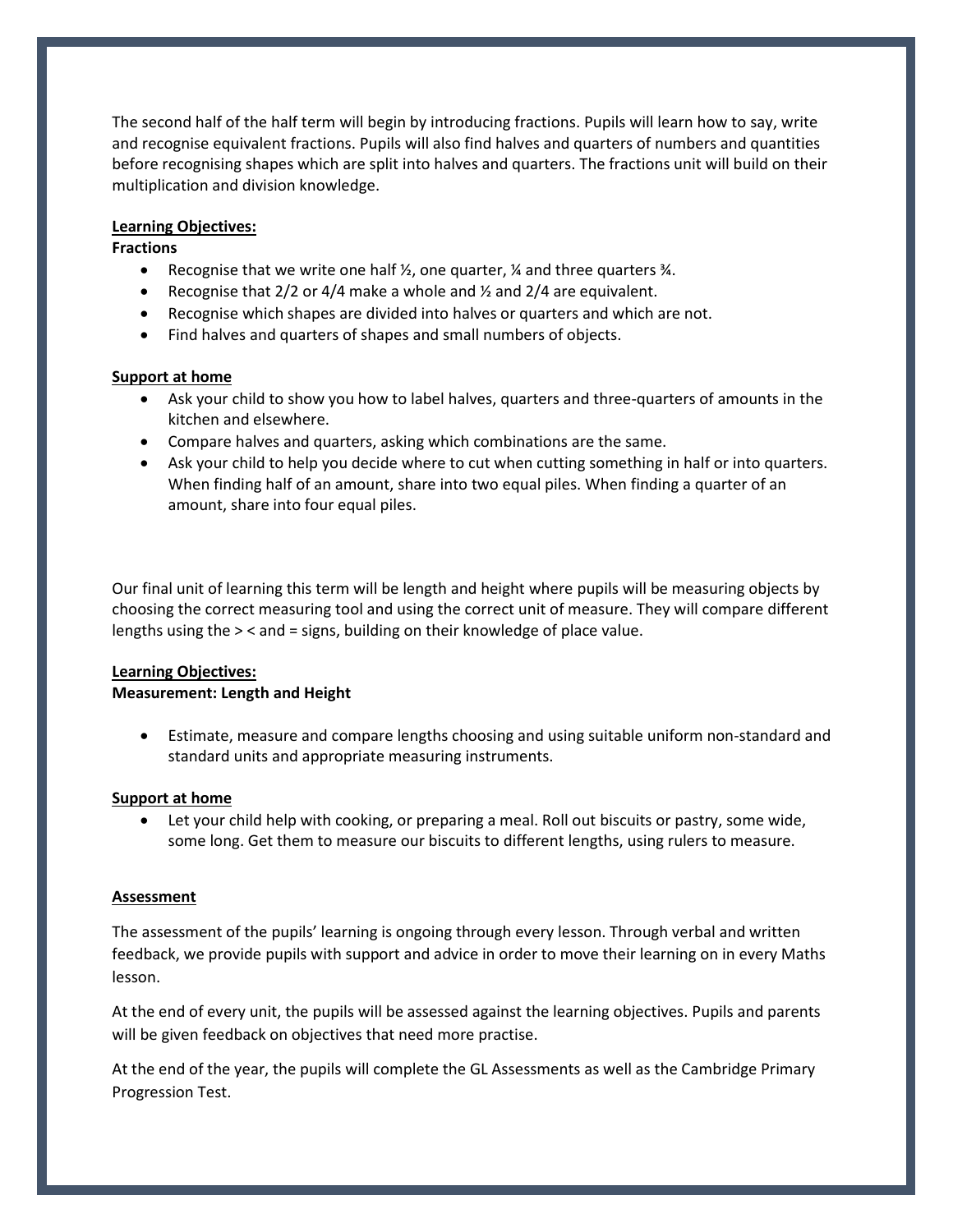

The first unit, which will be taught over the first half term is called 'Plants and Animals'.

This unit teaches the pupils about different animals and their characteristics, habitats and diet and be able to group them according to these different features. They will also learn how different plants and animals adapt to the environment in the Middle East. This unit has cross-curricular links with our IPC unit.

# **Learning objectives**

Pupils will learn:

- About plants and animals that live in other habitats
- How to sort living things into different groups
- What a micro-habitat is and what creatures live there
- How animals are adapted to their environment
- How living things depend on each other

## **Support at home**

Pupils from a young age are interested in the world around them on many different levels. When going to the park, or beach encourage them to explore the micro-habitats that are in a safe area and see if they can describe what they see and how they are all connected for survival. Note the different species living here in Oman, and, if possible, compare them to those living in other countries. For example, the leaves in a desert habitat are typically hard with a small surface area to aid water retention.

# **Unit 2**

The second unit, which will be taught over the second half of the term is called 'Materials'. This unit teaches the pupils about the properties of different materials and has cross curricular links with our IPC unit. Everything we touch and see is made up of some material. Pupils will conduct experiments and test whether they can alter the shape of a material by bending, stretching and twisting it and record their results

# **Learning objectives**

- Properties of different materials
- How to test materials
- How materials are the same or different
- How we can group materials
- How to choose materials for specific uses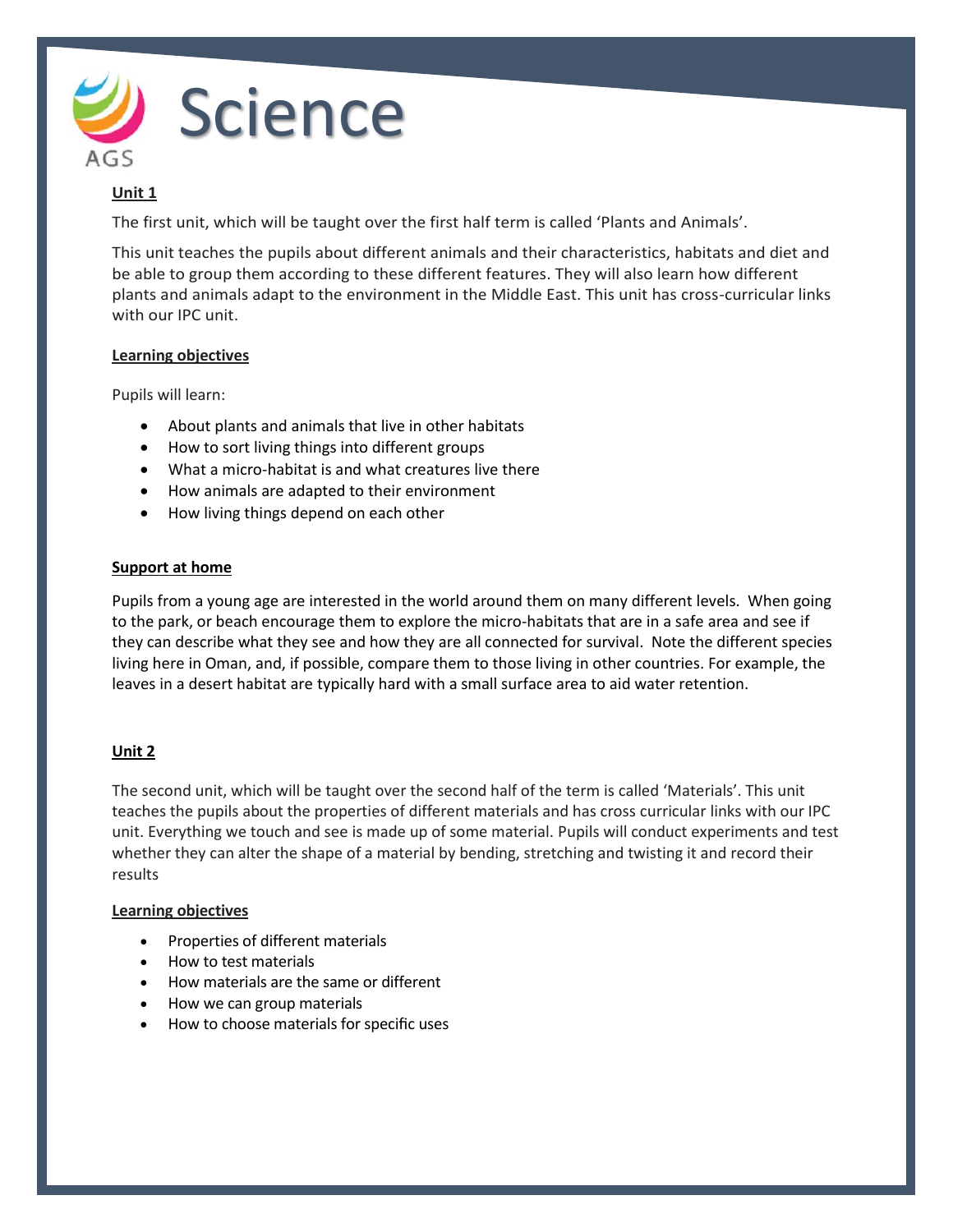#### **Support at home**

This is an easy topic to talk about at home, as everything around us is made of a different material. Discuss what different items around the home are made from and why that might be, trying to use scientific language to talk about their properties (e.g. waterproof, absorbent, rigid, flexible).

#### **Assessment**

The assessment of pupils' learning is always ongoing. Through verbal and written feedback, we provide pupils with support and advice in order to help them know and improve on their own next steps in the learning process in Science.

At the end of every unit, pupils will be assessed against the learning objectives for that unit. However, pupils will continue to be assessed against these objectives and particularly the objectives they are finding more difficult, throughout the year. Parents will be given feedback on objectives that need more practise at home, through the parent consultation and reporting cycle.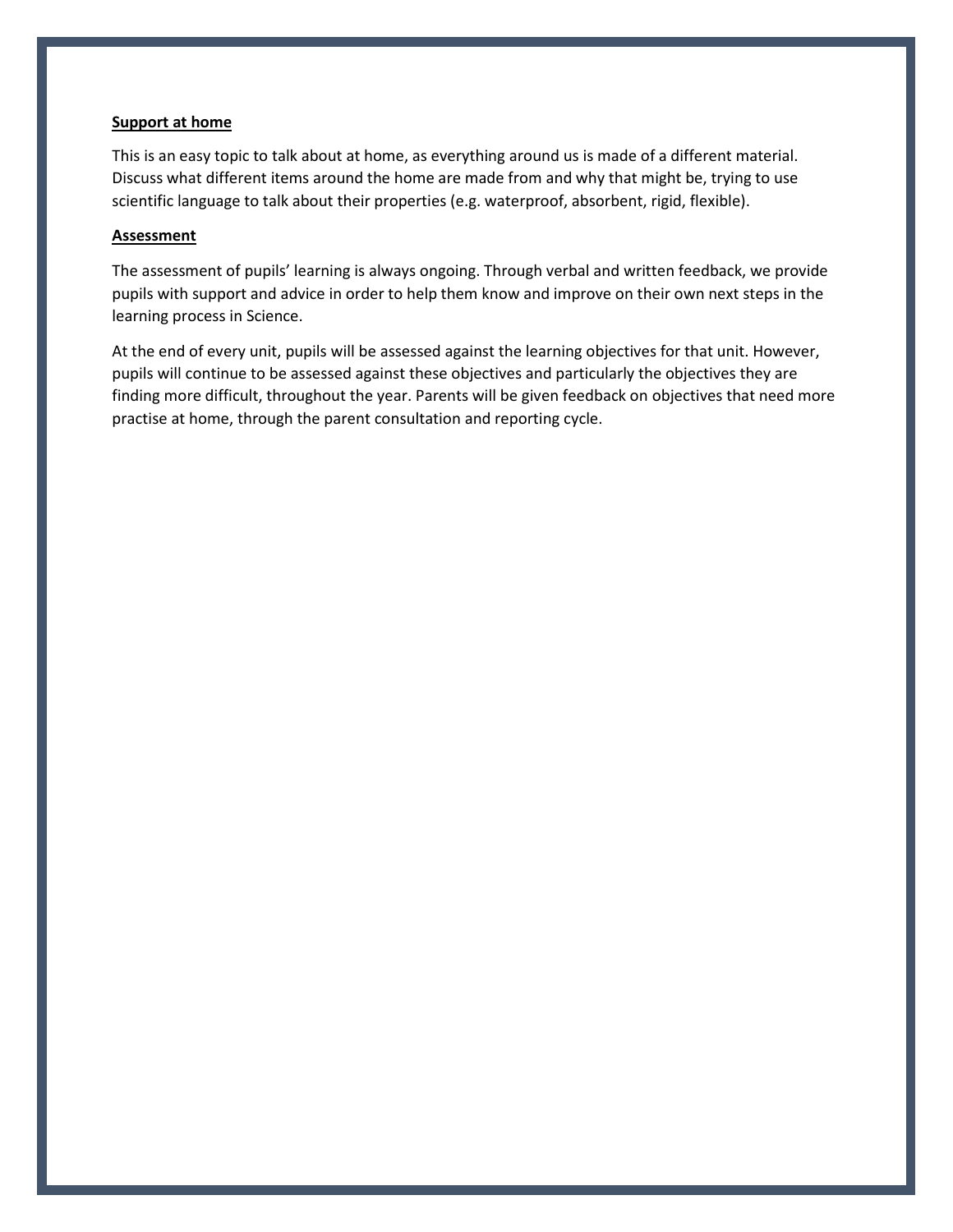

The International Primary Curriculum for the first half of the term is 'The Earth Our Home'. For the second half we will be exploring the unit of, 'What's it Made Of'.

The units are designed to be cross curricular and certain objectives are linked to Art, Geography, Science, History, Science and/or Technology.

# **Unit 1**

# **The Earth is Our Home**

In this unit pupils will explore different environments, locating them using maps and atlases as well as looking at the importance of rainforests to human life and the Earth.

## **Learning objectives**

## **In Geography, pupils will learn**:

- About Rainforests and where they are located in the world
- About the weather in Rainforests and how it links to their geographical location
- About the people living in Rainforest areas, and how their location affects their daily lives
- About the plants and animals living in rainforests
- About the different layers of the rainforest

# **In Technology, pupils will learn:**

How to make a habitat and nesting box for bees

# **In International, pupils will learn:**

- About the loss of the world's forest habitats
- About Earth Day and how we can help our planet
- About initiatives in Oman that help animals locally

# **Support at home**

Encourage your child to use atlases, books and online resources to learn more about rainforests. Explain the importance of trees and our dependence on them and ways we can make a difference by doing small things like using reusable items and recycling. Make birds or bees boxes to encourage pollinators to come to your garden so they can see the work they do themselves.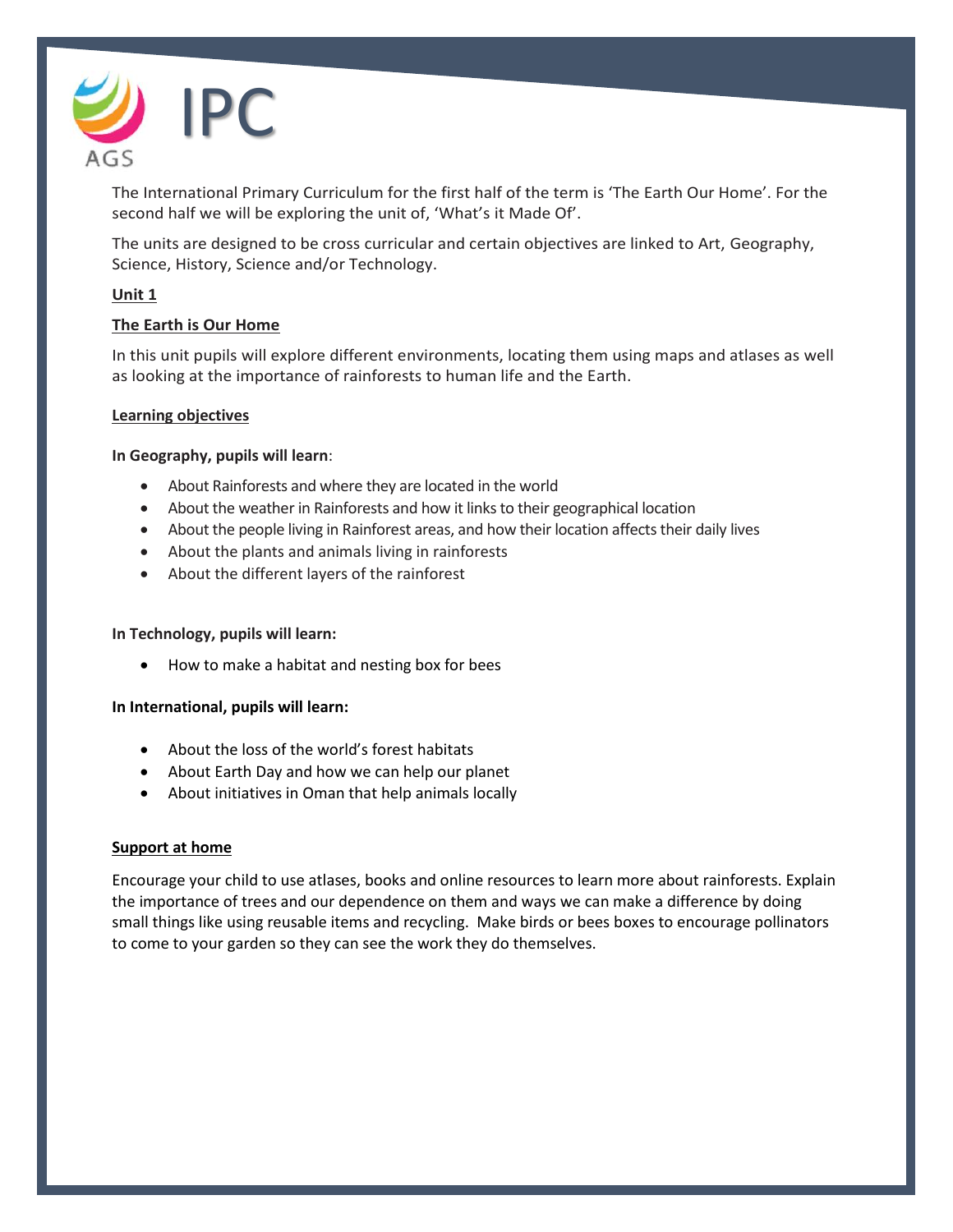# **What's it Made Of?**

Pupils will learn about a variety of materials and their origins. We will look at different homes around the world and the reasons why which material is used where. This unit mostly focuses on history, learning about the disaster of the Titanic in 1912 and the materials used to make it.

#### **Learning objectives**

## **In Technology, pupils will learn:**

- What objects are made of
- How we use different materials
- How to plan and design a classroom makeover
- To plan, make an evaluate a replica model of the Titanic using a variety of materials

#### **In Geography, pupils will learn:**

- Where materials come from
- About the materials used to build our homes
- Where in the world the Titanic sailed from and to

#### **In History, pupils will learn:**

- How life in 1912 was different to the present day
- To talk about the cause and effect of the Titanic disaster

#### **In International, pupils will learn:**

Why plastic waste is a global problem and what we can do about it

#### **Support at home**

Visit the library and find books about materials or discuss what different items around the home are made from and why that might be. See how many objects you can find in a minute that are made from a particular material (for example metal or wood). Look into recycling and why we recycle materials. Reuse old paper and plastic to make crafts, such as wind chimes or useful objects as a fun family project. Talk about how different life was in 1912, what was happening in different countries and why different materials were used. If you feel it is suitable for your child, you may wish to watch extracts from the 1997 film *Titanic* (the film was rated 12 so may not be suitable to watch in its entirety).

#### **Assessment**

The assessment of pupils' learning in all units is always ongoing. Through verbal and written feedback, we provide pupils with support and advice in order to help them know and improve on their own.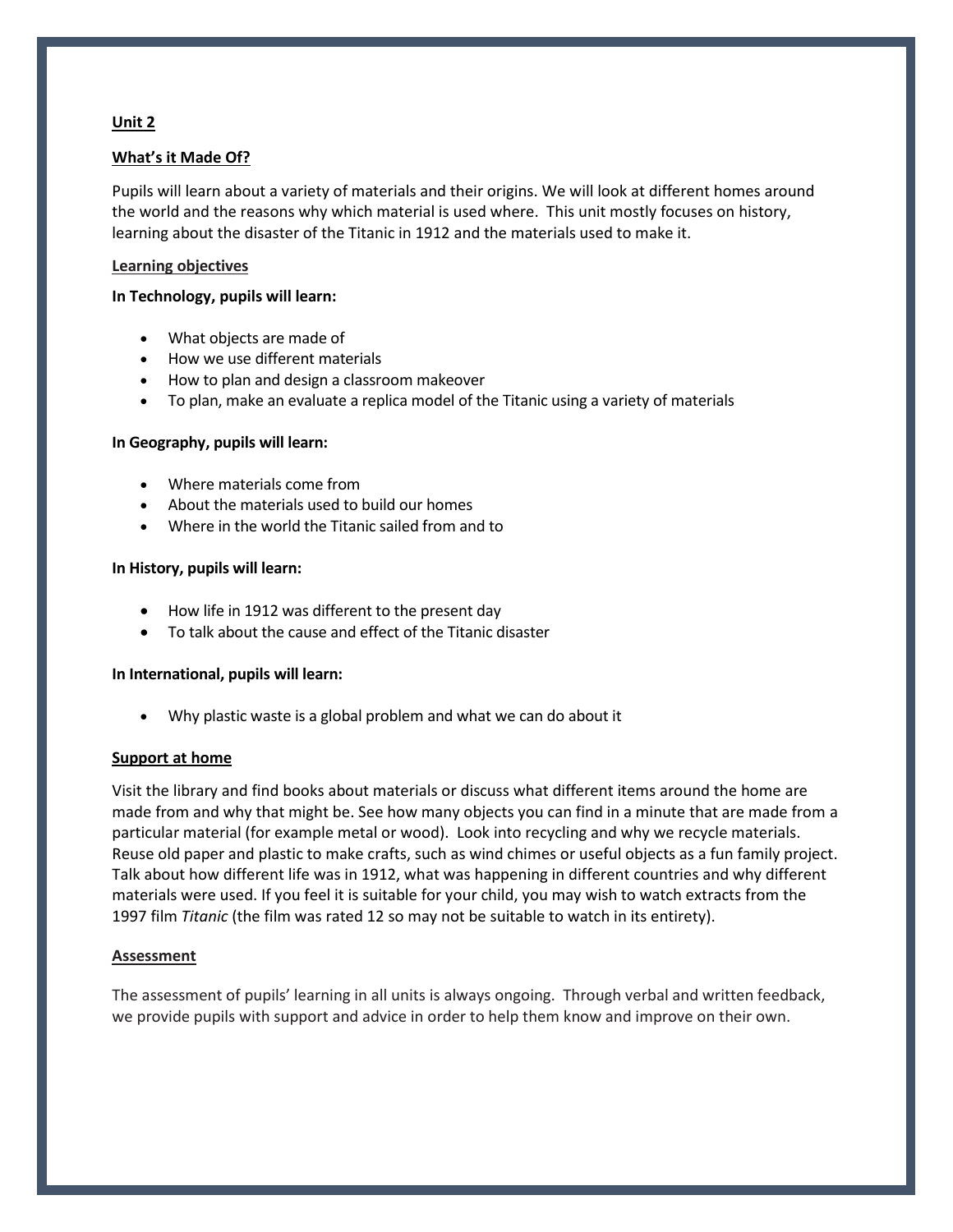

This term, pupils will study PE through Sports Day prep and invasion games,

# **Unit 1**

# **Sports Day prep:**

- In this unit pupils will experience simple modified running, jumping and throwing activities.
- Pupils will accurately replicate running challenges and competitions that require speed and stamina.
- Pupils will focus on developing and improving their running technique and concept of pace.
- Pupils will learn different pushing and throwing techniques for gaining distance and accuracy.
- Pupils will experience jumping for height and for distance.
- Pupils will develop the ability to follow rules safely and handle equipment correctly.

Pupil's practice will culminate in a KS1 Sports day based on all students competing at a number of stations whilst representing their house team.

# **Unit 2**

# **Invasion Games:**

- Pupils will look to develop knowledge of basic/simplified ball games such as benchball, handball and basketball
- Pupils will practice improving hand eye coordination through these activities
- Pupils will look to maintain possession of a moving ball in pairs or a small team.
- Pupils will develop skills for getting a ball towards a target e.g. scoring zone.
- Pupils will be introduced to the concepts of basic attack and defence.
- Pupils will look at elements of teamwork in passing the ball.
- Body position and weight transference will also be developed in this unit.

# **Swimming:**

All pupils at AGS will follow the whole school swimming curriculum. Pupils will work through ascending levels of a holistic swim programme that leads up to Cambridge iGCSE standard (Level 10). The level that pupils are working towards are determined based on their current swimming ability. The expected working level for each age corresponds with the grade pupils are in, for example, Grade 1 should be working towards level 1 whereas Grade 5 should be working towards level 5. Some pupils will be working below or above expected levels based on their ability.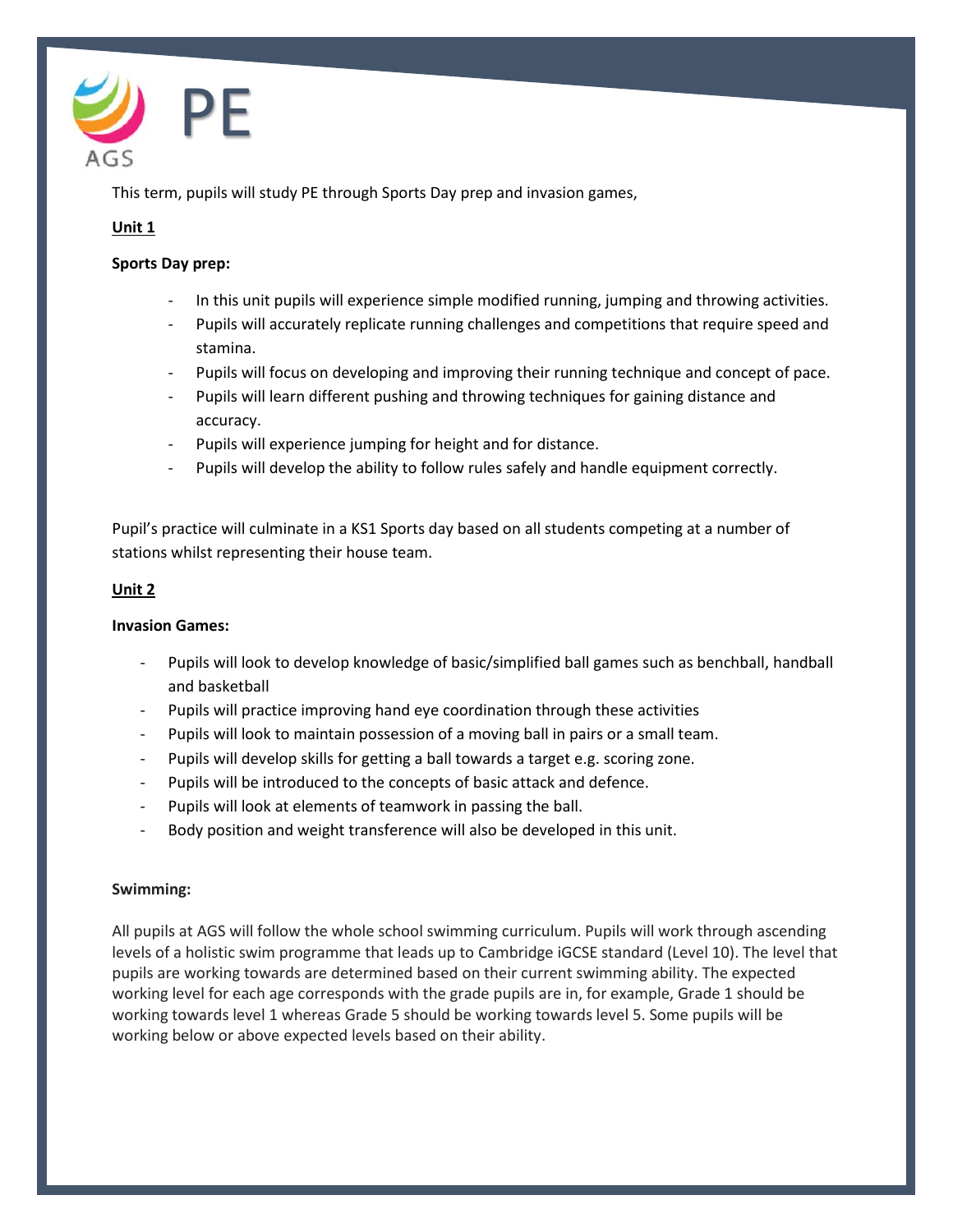

This term the pupils of grade 2 will be studying two new IPC Topics "The Earth: Our Home" and "What's it Made of?".

# **Aims and Objectives:**

## **By the end of the units, pupils will be able to:**

- Know about some of the forms used by artists in their work
- Use a variety of materials and processes.
- Comment on works of art
- understand that the work of artists can be seen in a wide variety of places and situations

## **Skills Development**

## **During the course of these units, pupils will:**

- learn how to draw different types of trees using watercolour technique and collage.
- learn how to create animals using clay and playdough.
- Look at the work of the artist "Henri Rousseau" and create their own Junglescape

#### **Support at home:**

To help your child enrich their artistic lives at home, you can support by:

- Helping your child with pencil grip and to control the pencil with increasing control. solidifying infill shapes with colour pencils and produce a range of colour tones.
- creating more artistic activities with your child and encourage them to practise more on the lesson we have covered in class in order to maximise the quality of their skills.